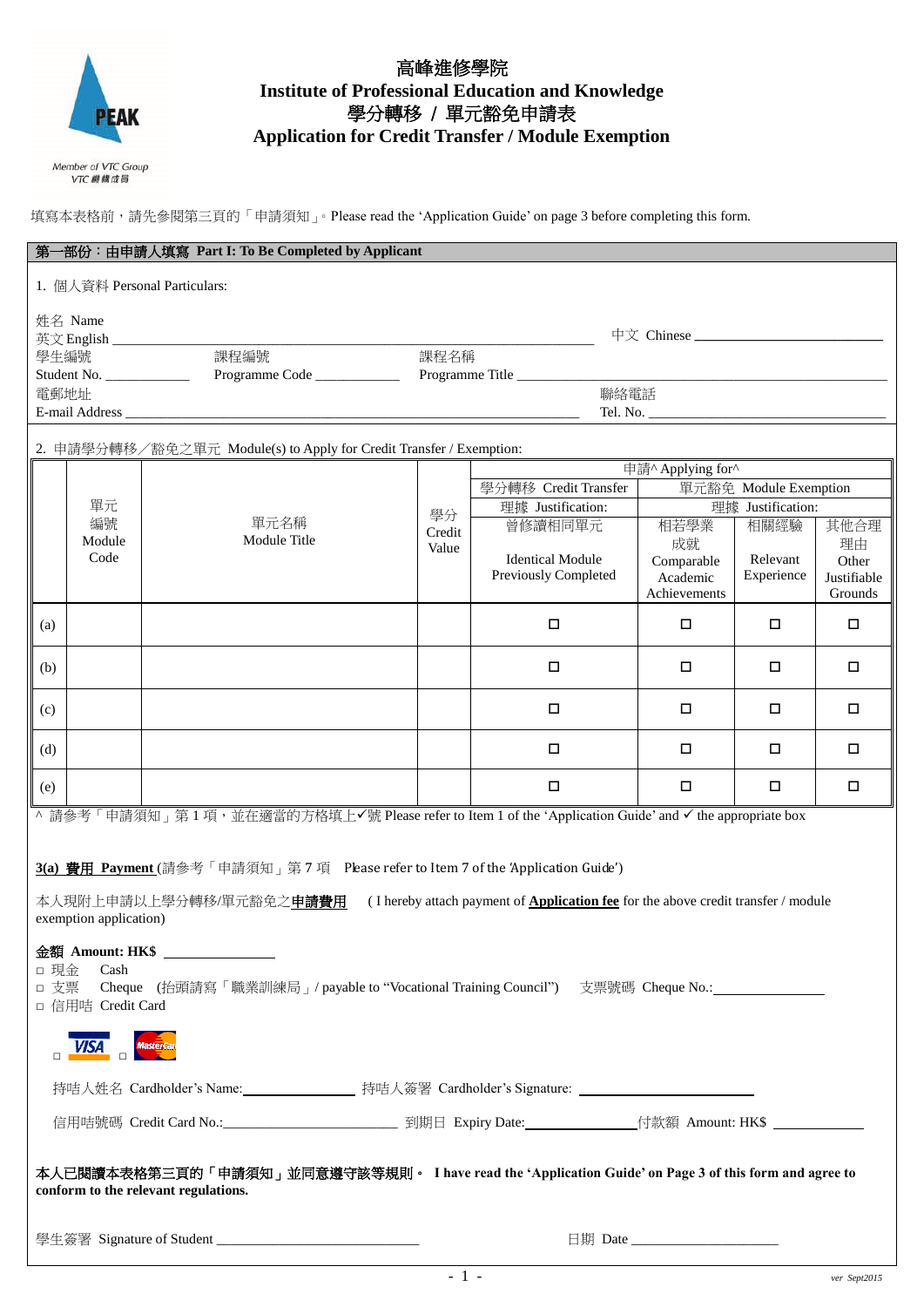|                                                                                                                                                                                                                | 3(b) 費用 Payment (請參考「申請須知」第7項 Please refer to Item 7 of the 'Application Guide')                                                                                                    |                                                                                                                                |                                                                                                                                                              |                                  |           |      |
|----------------------------------------------------------------------------------------------------------------------------------------------------------------------------------------------------------------|-------------------------------------------------------------------------------------------------------------------------------------------------------------------------------------|--------------------------------------------------------------------------------------------------------------------------------|--------------------------------------------------------------------------------------------------------------------------------------------------------------|----------------------------------|-----------|------|
| 本人現附上以上申請的 <mark>學分轉移/單元豁免費用</mark><br>(I hereby attach payment of credit transfer / module exemption fee for the above<br>application)                                                                        |                                                                                                                                                                                     |                                                                                                                                |                                                                                                                                                              |                                  |           |      |
|                                                                                                                                                                                                                | 金額 Amount: HK\$ _______________<br>□ 現金<br>Cash<br>□ 支票<br>Cheque (抬頭請寫「職業訓練局」/ payable to "Vocational Training Council") 支票號碼 Cheque No.:____________________<br>□ 信用咭 Credit Card |                                                                                                                                |                                                                                                                                                              |                                  |           |      |
|                                                                                                                                                                                                                |                                                                                                                                                                                     |                                                                                                                                |                                                                                                                                                              |                                  |           |      |
|                                                                                                                                                                                                                |                                                                                                                                                                                     |                                                                                                                                | 持咭人姓名 Cardholder's Name: _______________ 持咭人簽署 Cardholder's Signature: ____________________________                                                          |                                  |           |      |
|                                                                                                                                                                                                                |                                                                                                                                                                                     |                                                                                                                                |                                                                                                                                                              |                                  |           |      |
|                                                                                                                                                                                                                | 本人已閱讀本表格第三頁的「申請須知」並同意遵守該等規則。 I have read the 'Application Guide' on Page 3 of this form and agree to<br>conform to the relevant regulations.                                        |                                                                                                                                |                                                                                                                                                              |                                  |           |      |
|                                                                                                                                                                                                                |                                                                                                                                                                                     |                                                                                                                                |                                                                                                                                                              | 日期 Date ________________________ |           |      |
|                                                                                                                                                                                                                |                                                                                                                                                                                     |                                                                                                                                | 第二部份:只限職員專用 Part II: For Office Use Only <b>Example 2018</b>                                                                                                 |                                  |           |      |
|                                                                                                                                                                                                                |                                                                                                                                                                                     |                                                                                                                                |                                                                                                                                                              |                                  |           |      |
|                                                                                                                                                                                                                | 2. $\Box$ Application fee received                                                                                                                                                  |                                                                                                                                |                                                                                                                                                              |                                  |           |      |
|                                                                                                                                                                                                                |                                                                                                                                                                                     | 3. To be completed by Module Leader(s)/Coordinator(s)<br>(or Programme Leader/Coordinator for modules without Module Leaders): |                                                                                                                                                              |                                  |           |      |
|                                                                                                                                                                                                                | Credit Transfer#                                                                                                                                                                    | Recommendation for Application in Part I (2)<br>Module Exemption                                                               | Not Recommended and Reason                                                                                                                                   | Staff Name & OU                  | Signature | Date |
| (a)                                                                                                                                                                                                            | $\Box$ Code _____/                                                                                                                                                                  | $\Box$ By academic /<br>experience grounds                                                                                     |                                                                                                                                                              |                                  |           |      |
|                                                                                                                                                                                                                | Mark $\_\_\_\_\_\_\$                                                                                                                                                                | $\Box$ By other grounds<br>$\Box$ By academic /                                                                                |                                                                                                                                                              |                                  |           |      |
| (b)                                                                                                                                                                                                            | Mark $\_\_\_\_\_\_\$                                                                                                                                                                | experience grounds<br>$\Box$ By other grounds                                                                                  |                                                                                                                                                              |                                  |           |      |
| $\vert$ (c)                                                                                                                                                                                                    |                                                                                                                                                                                     | $\square$ By academic /<br>experience grounds                                                                                  |                                                                                                                                                              |                                  |           |      |
|                                                                                                                                                                                                                |                                                                                                                                                                                     | $\Box$ By other grounds                                                                                                        |                                                                                                                                                              |                                  |           |      |
| (d)                                                                                                                                                                                                            | Mark $\qquad$                                                                                                                                                                       | $\square$ By academic /<br>experience grounds                                                                                  |                                                                                                                                                              |                                  |           |      |
|                                                                                                                                                                                                                |                                                                                                                                                                                     | $\Box$ By other grounds<br>$\Box$ By academic /                                                                                |                                                                                                                                                              |                                  |           |      |
| (e)                                                                                                                                                                                                            | Mark $\_\_\_\_\_\_\$                                                                                                                                                                | experience grounds<br>$\Box$ By other grounds                                                                                  |                                                                                                                                                              |                                  |           |      |
|                                                                                                                                                                                                                |                                                                                                                                                                                     |                                                                                                                                | # Please input the code (if different) of the VTC module previously completed, OR the mark (out of 100) of the non-VTC module previously completed           |                                  |           |      |
|                                                                                                                                                                                                                |                                                                                                                                                                                     |                                                                                                                                | 4. To be endorsed by Programme Leader/Coordinator (for Vocational Modules)<br>and/or Designated Person(s) appointed by relevant AD(s) (for Generic Modules): |                                  |           |      |
| (Remarks: For module exemption application, Programme Leader/Coordinator should fill in and return the <b>Annex</b> together with this form to the<br>respective Chairperson of Programme Board for approval.) |                                                                                                                                                                                     |                                                                                                                                |                                                                                                                                                              |                                  |           |      |
|                                                                                                                                                                                                                | Endorsed                                                                                                                                                                            | Endorsement for Recommendation in Part II (3)                                                                                  | Not Endorsed and Reason                                                                                                                                      | Staff Name & OU                  | Signature | Date |
| (a)                                                                                                                                                                                                            | $\Box$                                                                                                                                                                              |                                                                                                                                |                                                                                                                                                              |                                  |           |      |
| (b)                                                                                                                                                                                                            | $\Box$                                                                                                                                                                              |                                                                                                                                |                                                                                                                                                              |                                  |           |      |
| (c)                                                                                                                                                                                                            | $\Box$                                                                                                                                                                              |                                                                                                                                |                                                                                                                                                              |                                  |           |      |
| (d)                                                                                                                                                                                                            | $\Box$                                                                                                                                                                              |                                                                                                                                |                                                                                                                                                              |                                  |           |      |
| (e)                                                                                                                                                                                                            | $\Box$                                                                                                                                                                              |                                                                                                                                |                                                                                                                                                              |                                  |           |      |